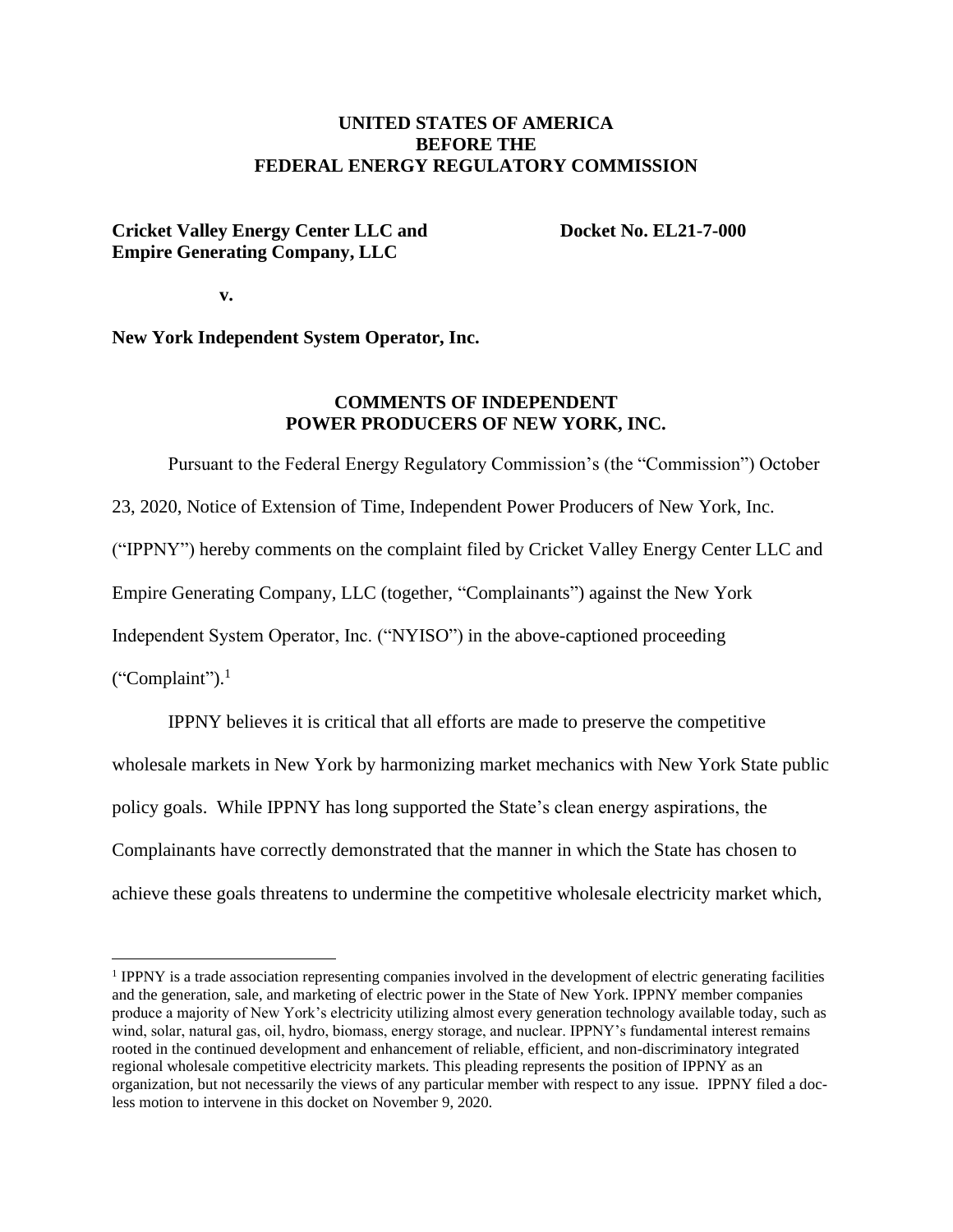as designed, has successfully maintained resource adequacy while achieving the additional public policy goal of limiting cost incurred by consumers.

New York's current clean energy policy is to select and pay emission credits through solicitation processes to certain types of resources that would not otherwise receive adequate revenues under the current wholesale electricity market construct, thereby subsidizing their participation in the market.<sup>2</sup> New York's decision to require retail consumers, through their retail electricity rates, to rely on such solicitations and pay a higher price for zero-carbon energy sources than is reflected in the competitive wholesale electricity market price suppresses wholesale market prices below efficient levels, resulting in additional costs to consumers without securing the benefit inherent in the wholesale market's ability, by design, to attract the most efficient and cost-effective resources.

IPPNY has repeatedly raised concern, in numerous Commission dockets, that energy and capacity market price suppression induced by out of market payments to State public policy resources undermines the functionality of the competitive wholesale markets, erodes just and reasonable price formation and is not sustainable over the long term.<sup>3</sup> Minimum offer price rules, such as the NYISO's buyer-side market power mitigation measures, have had some success in mitigating price suppression.<sup>4</sup> Applying such measures more globally to address the

<sup>2</sup> *See generally* Case 15-E-0302, *Proceeding on Motion of the Commission to Implement a Large-Scale Renewable Program and a Clean Energy Standard*, Order Adopting a Clean Energy Standard (Aug. 1, 2016), at 2.

<sup>3</sup> *See, e.g.*, Docket No. EL13-62, *Indep. Power Producers of New York, Inc. v. New York Indep. Sys. Operator, Inc.*, Complaint Requesting Fast Track Processing of the Independent Power Producers of New York, Inc. (May 10, 2013), at 1; Docket No. EL16-92, *New York State Public Service Commission et al. v. New York Indep. Sys. Operator Inc.*, Joint Protest of Independent Power Producers of New York, Inc. and Electric Power Supply Association (July 21, 2016), at 4; Docket No. ER16-1404, *New York Indep. Sys. Operator Inc.*, Joint Protest of Independent Power Producers of New York, Inc., and Electric Power Supply Association (May 31, 2016), at 4; Docket No. EL19-86, *New York State Public Service Commission et al. v. New York Indep. Sys. Operator, Inc.*  Protest of Independent Power Producers of New York, Inc. (Aug. 19, 2019), at 5–6.

<sup>4</sup> *See* David B. Patton, Ph.D. et al., *2019 State of the Market Report for the New York ISO Markets*, New York Independent System Operator Inc. (May 2019), at 21 (stating that "[t]he BSM rules play a critical role in ensuring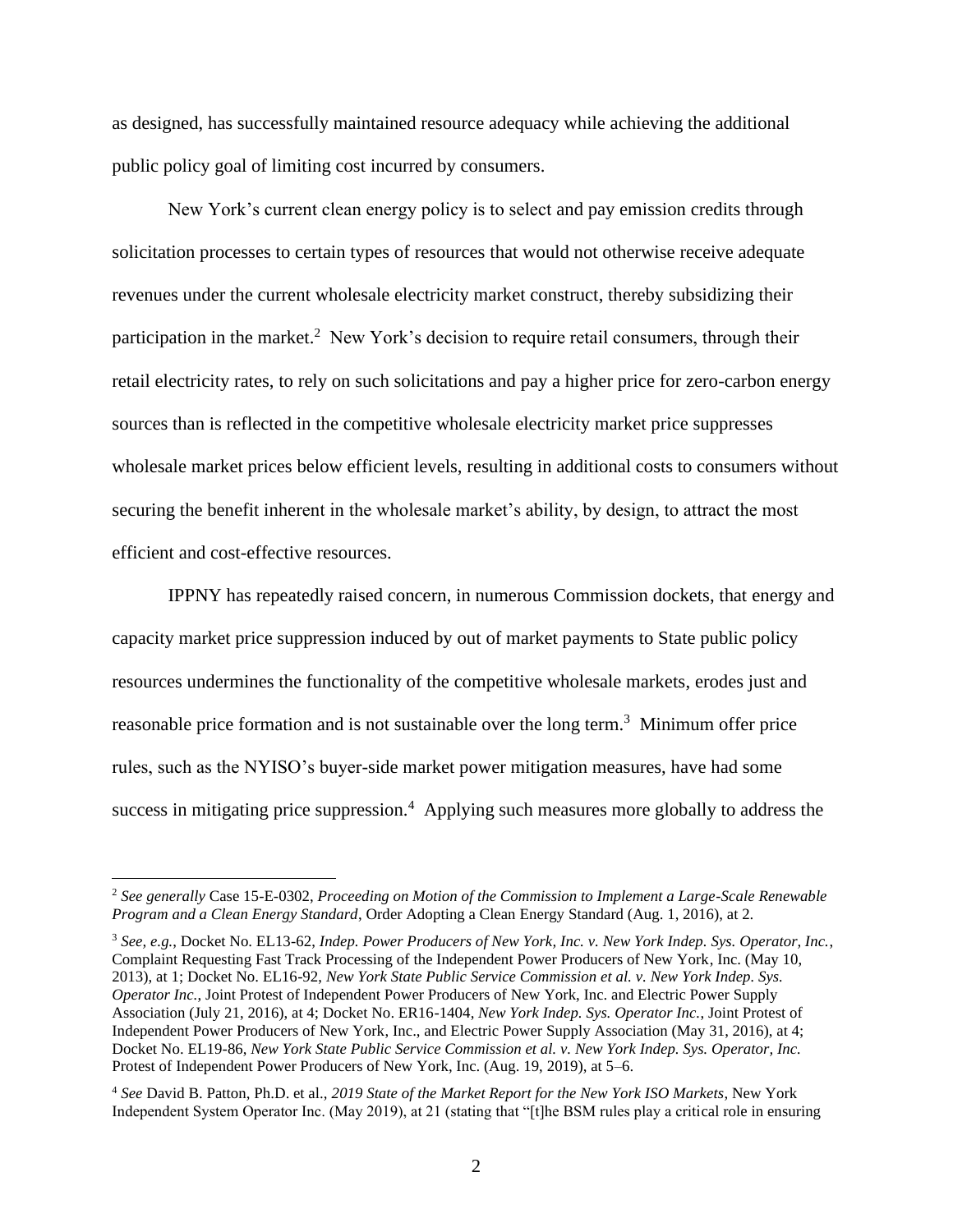growing subsidization of capacity resources in the State, however, will increase the tension between State policy goals and the competitive wholesale markets and may result in State actions adverse to the resource adequacy rules grounded in the NYISO tariff to the detriment of consumers. While IPPNY believes that resource adequacy is currently a wholesale market service over which the Commission has exclusive jurisdiction in New York, State action to take over for resource adequacy responsibility would likely cause years of litigation over the relative federal/State roles and authority over pricing constructs to ensure resource adequacy. This would create significant and, perhaps, paralyzing uncertainty in the market, and distract from the important work that is needed to evolve the NYISO's administered markets as the industry transitions in response to the mandates in recently enacted State legislation and increasingly more stringent State environmental regulations designed to advance the State's climate change goals.

IPPNY suggests that a carbon pricing program would be the most effective mechanism to achieve the State's clean energy goals and maintain the integrity, value, and resilience of the competitive market. A carbon pricing program would have the benefits of achieving the State's clean energy goals, maintaining the competitive market, minimizing the degree to which mitigation issues arise, and avoiding unnecessary litigation while maintaining just and reasonable capacity market prices to ensure reliability. As numerous studies have demonstrated, the solution to capacity market price suppression due to out of market payments to state public policy resources is to incorporate a carbon price into the wholesale market that will more effectively and efficiently provide revenues for the services provided by public policy resources

that out-of-market investment does not suppress capacity prices below competitive levels in the short-run, and are a critical tool in fostering confidence in the market and the competitiveness of future prices").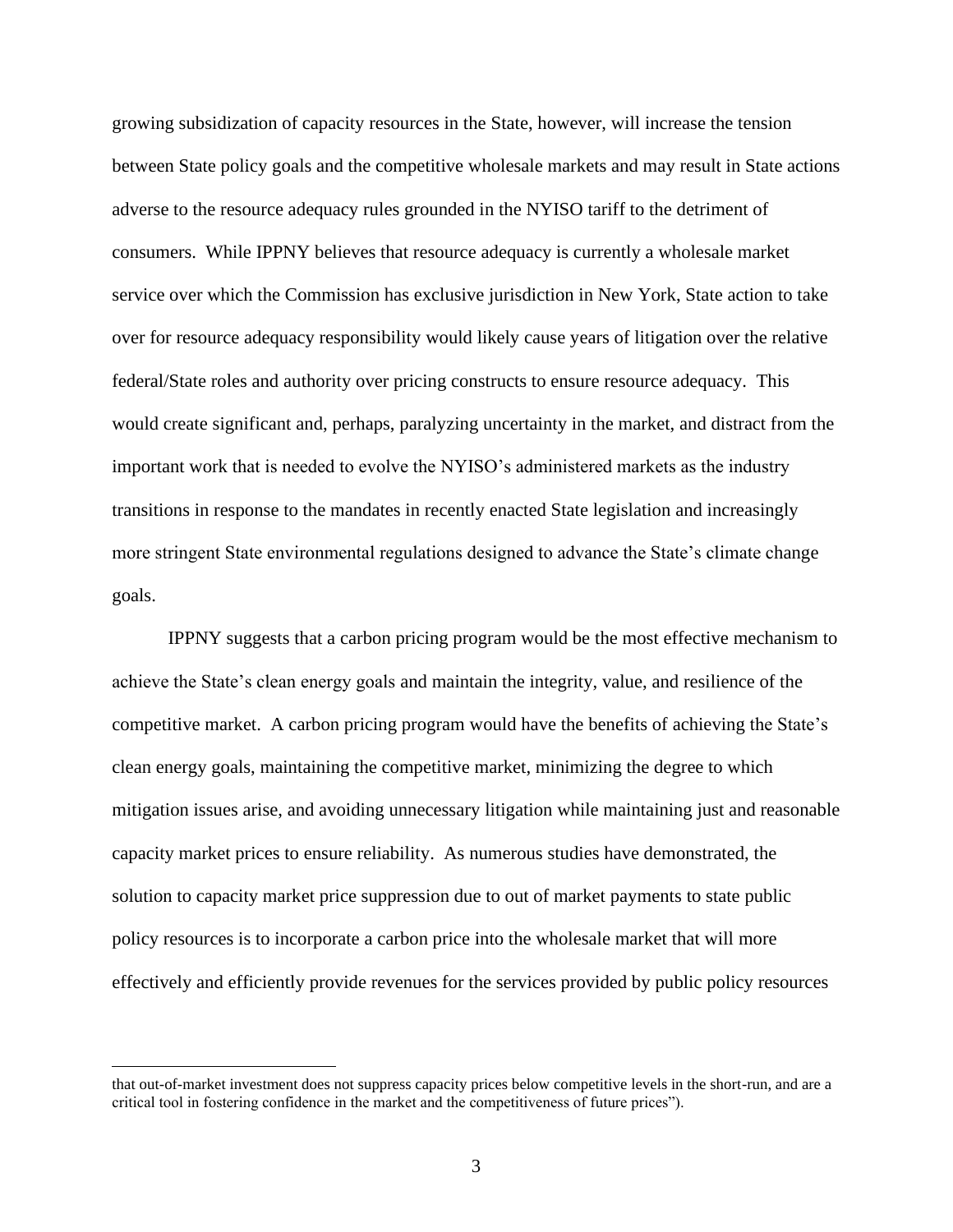while maintaining just and reasonable capacity market prices to ensure reliability in the long term.<sup>5</sup> Doing so will greatly reduce the impact of buyer-side market power mitigation measures by increasing the market revenues available to State preferred carbon free resources. This path forward will result in the least regulatory uncertainty to public policy resource investors, as well as to those making investments in reliability resources, while fairly and more accurately valuing the emissions attributes of *all* resources and preserving the least cost pricing principles that have been the foundation of the competitive wholesale markets.

The Commission's recently Proposed Policy Statement clarifying its jurisdiction over organized wholesale electric market rules that incorporate a state-determined carbon price in those markets, and affirmative support for regional electric market operators to explore and consider the benefits of establishing such rules through Federal Power Act ("FPA") Section 205 filings, was a critical step to set the foundation to proceed in this vein.<sup>6</sup> It can no longer be doubted that the Commission will consider a carbon pricing proposal on its merits submitted under FPA Section 205. To minimize the potential for disruption to, and lessen public policy resource reliance on, payments under New York State programs that value the emissions attributes of wholesale market resources on a one-off basis, New York State should immediately support the incorporation of a carbon price into the wholesale markets administered by the NYISO.

<sup>5</sup> *See* Analysis Group, Clean Energy in New York State: *The Role and Economic Impacts of a Carbon Price in NYISO's Wholesale Electricity Market*, Summary for Policy Makers and Final Report (October 23, 2019), at PP 41- 43, available at [https://www.nyiso.com/documents/20142/2244202/Analysis-Group-NYISO-Carbon-Pricing-](https://www.nyiso.com/documents/20142/2244202/Analysis-Group-NYISO-Carbon-Pricing-Report.pdf/81ba0cb4-fb8e-ec86-9590-cd8894815231)[Report.pdf/81ba0cb4-fb8e-ec86-9590-cd8894815231;](https://www.nyiso.com/documents/20142/2244202/Analysis-Group-NYISO-Carbon-Pricing-Report.pdf/81ba0cb4-fb8e-ec86-9590-cd8894815231) also see, The Brattle Group, Pricing Carbon into NYISO's Wholesale Energy Market to Support New York's Decarbonization Goals (August 10, 2017), available at [https://www.nyiso.com/documents/20142/2244202/2017-Brattle-NY-Carbon-Study.pdf/156a738d-e471-ccad-e146-](https://www.nyiso.com/documents/20142/2244202/2017-Brattle-NY-Carbon-Study.pdf/156a738d-e471-ccad-e146-07ac593ec0c3) [07ac593ec0c3.](https://www.nyiso.com/documents/20142/2244202/2017-Brattle-NY-Carbon-Study.pdf/156a738d-e471-ccad-e146-07ac593ec0c3)

<sup>6</sup> Docket No. AD20-14-000, *Carbon Pricing in Organized Wholesale Electricity Markets*, 173 FERC ¶ 61,062 (2020).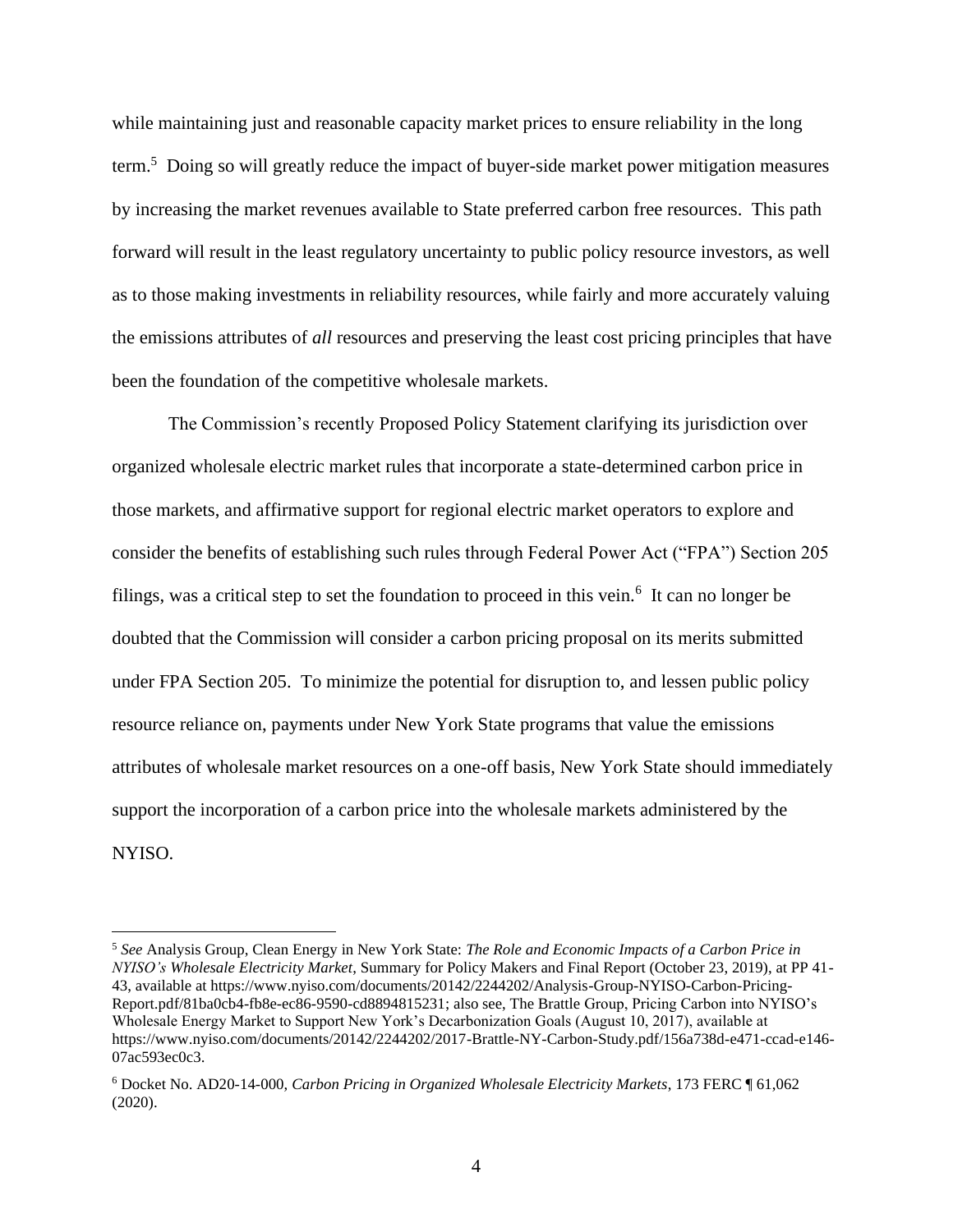Over the past three years, IPPNY has urged both the Commission and the New York State Public Service Commission ("NYPSC") to reconcile the tension between New York State clean energy goals and the goals of wholesale electricity markets by adopting a market-based approach that allows for the integration of State public policy goals that value all low-carbon emissions resources in a consistent and non-discriminatory manner.<sup>7</sup> As discussed at length at the Commission's recent technical conference on carbon pricing, wholesale energy prices in New York currently include some value for carbon emissions because New York is one of the states that participates in the Regional Greenhouse Gas Initiative ("RGGI") program.<sup>8</sup> RGGI requires fossil electric generating facilities larger than 25 MW to purchase RGGI allowances through an auction for each ton of carbon they emit.<sup>9</sup> These facilities include the costs of their RGGI allowances in their wholesale energy market offers because these costs are part of their operating costs. The number of allowances available to be purchased is determined and controlled by the RGGI states; the greater the supply, the lower the expected cost to purchase RGGI allowances. Due to the large quantity of allowances made available, the most recent RGGI allowance auction cleared at \$6.82/ton (the second highest price since auctions began in 2008),<sup>10</sup> which is equivalent to approximately \$3.41/MWh for the marginal resources in the NYISO's statewide energy market assuming they emit carbon at an average of 0.5tons/MWh.

<sup>7</sup> *See* Case 19-E-0530, *Proceeding on Motion of the Commission to Consider Resource Adequacy Matters*, Comments of Independent Power Producers of New York, Inc. (Aug. 21, 2020), at 10.

<sup>8</sup> Transcript of Carbon Pricing Technical Conference (October 30, 2020), [https://elibrary.ferc.gov/eLibrary/filedownload?fileid=15652172.](https://elibrary.ferc.gov/eLibrary/filedownload?fileid=15652172)

<sup>9</sup> *Elements of RGGI*, RGGI, Inc., https://www.rggi.org/program-overview-and-design/elements.

<sup>&</sup>lt;sup>10</sup> See RGGI Allowance Prices and Volumes (accessed October 22, 2020), [https://www.rggi.org/Auctions/Auction-](https://www.rggi.org/Auctions/Auction-Results/Prices-Volumes)[Results/Prices-Volumes.](https://www.rggi.org/Auctions/Auction-Results/Prices-Volumes)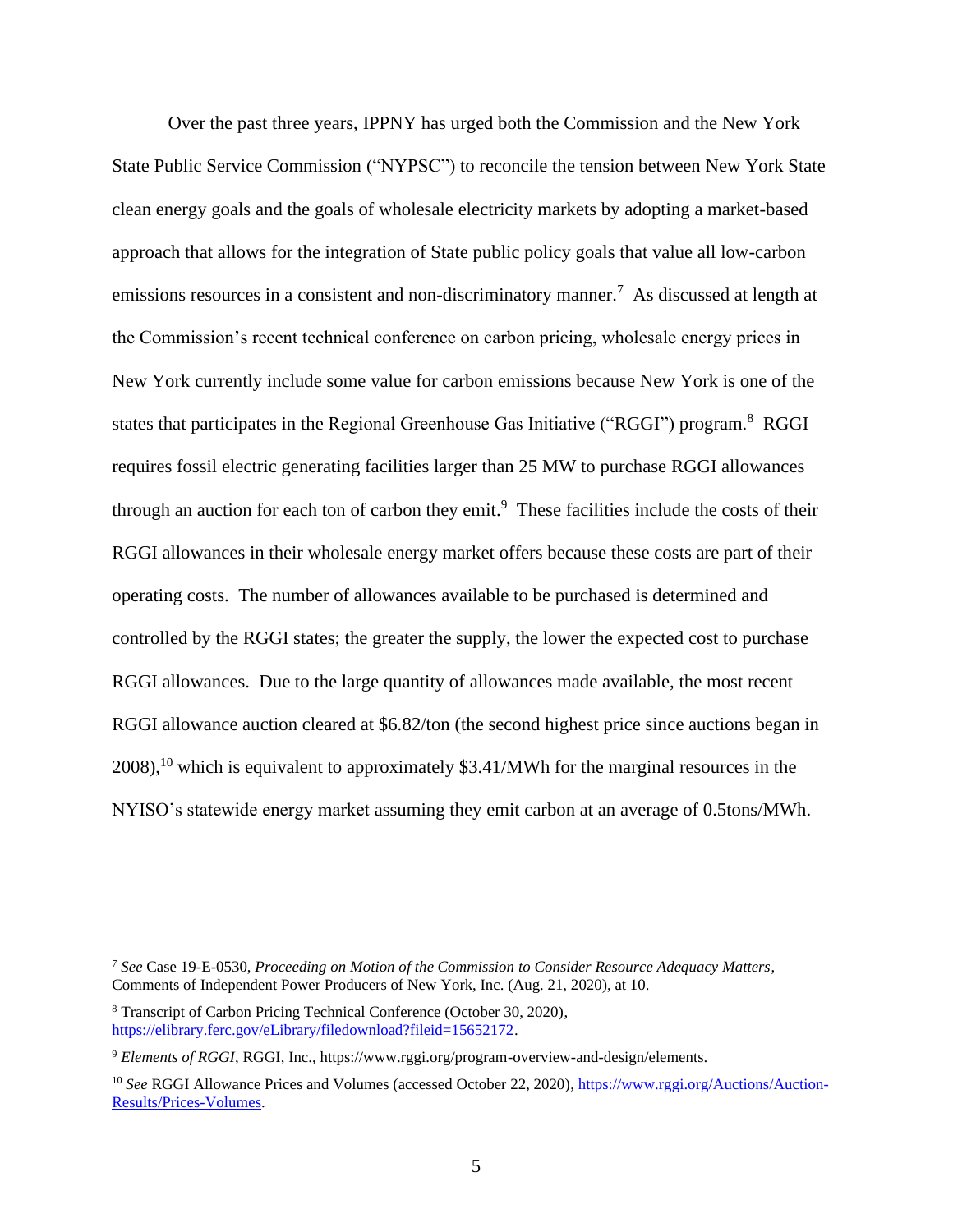The current value of carbon as a result of RGGI is drastically below the value needed to support renewable energy development.<sup>11</sup>

In 2016, the NYPSC adopted its Clean Energy Standard ("CES"), which put the State on a path of aggressively attracting and retaining zero-emissions energy resources through the awarding of contracts that value the environmental attributes of certain types of zero-emission resources.<sup>12</sup> The CES implicitly assigns a much higher value to carbon than the value RGGI has produced. Under the CES, load-serving entities ("LSEs") are required to acquire a certain quantity of renewable energy credits ("RECs") that increases annually through a formula. This process produced a price of RECs in 2020 of \$22.09/MWh that LSEs can buy to meet their REC compliance obligation for 2020, which implies that a ton of carbon avoided by carbon-free resources selected through the CES is 547% more valuable than a ton of carbon avoided by carbon-free resources that exist today and are being priced and dispatched in the NYISO's markets.<sup>13</sup> In other words, while a carbon-free resource in the NYISO's market receives the value of the RGGI price (\$3.41/MWh) through higher clearing prices only when a carbonemitting resource is on the margin, a REC recipient receives an exponentially higher payment (\$22.09/MWh), for the same attribute, regardless of whether a carbon-emitting resource is on the margin.

 $11$  NYISO data for hourly marginal emissions rates averages 0.5 tons per MWh, but ranges from 0 to well over 1 ton per MWh depending on the hour and zone. *See* Recommended CO2 Value to Use in IPPTF Analysis, presented on April 23, 2018,

[https://www.nyiso.com/documents/20142/1393516/IPPTF%20CO2%20Value%204%2023%202018%20final%20%](https://www.nyiso.com/documents/20142/1393516/IPPTF%20CO2%20Value%204%2023%202018%20final%20%20pd.pdf/9b8ad8e6-8766-368e-43cd-171b55391a1d) [20pd.pdf/9b8ad8e6-8766-368e-43cd-171b55391a1d](https://www.nyiso.com/documents/20142/1393516/IPPTF%20CO2%20Value%204%2023%202018%20final%20%20pd.pdf/9b8ad8e6-8766-368e-43cd-171b55391a1d)

<sup>12</sup> Cases 15-E-0302 et al., *Proceeding on Motion of the Commission to Implement a Large-Scale Renewable Program and a Clean Energy Standard*, Order Adopting a Clean Energy Standard (Aug. 1, 2016).

<sup>13</sup> *Clean Energy Standard: 2020 Compliance Year*, New York State Energy Research and Development Authority, https://www.nyserda.ny.gov/All-Programs/Programs/Clean-Energy-Standard/REC-and-ZEC-Purchasers/2020- Compliance-Year.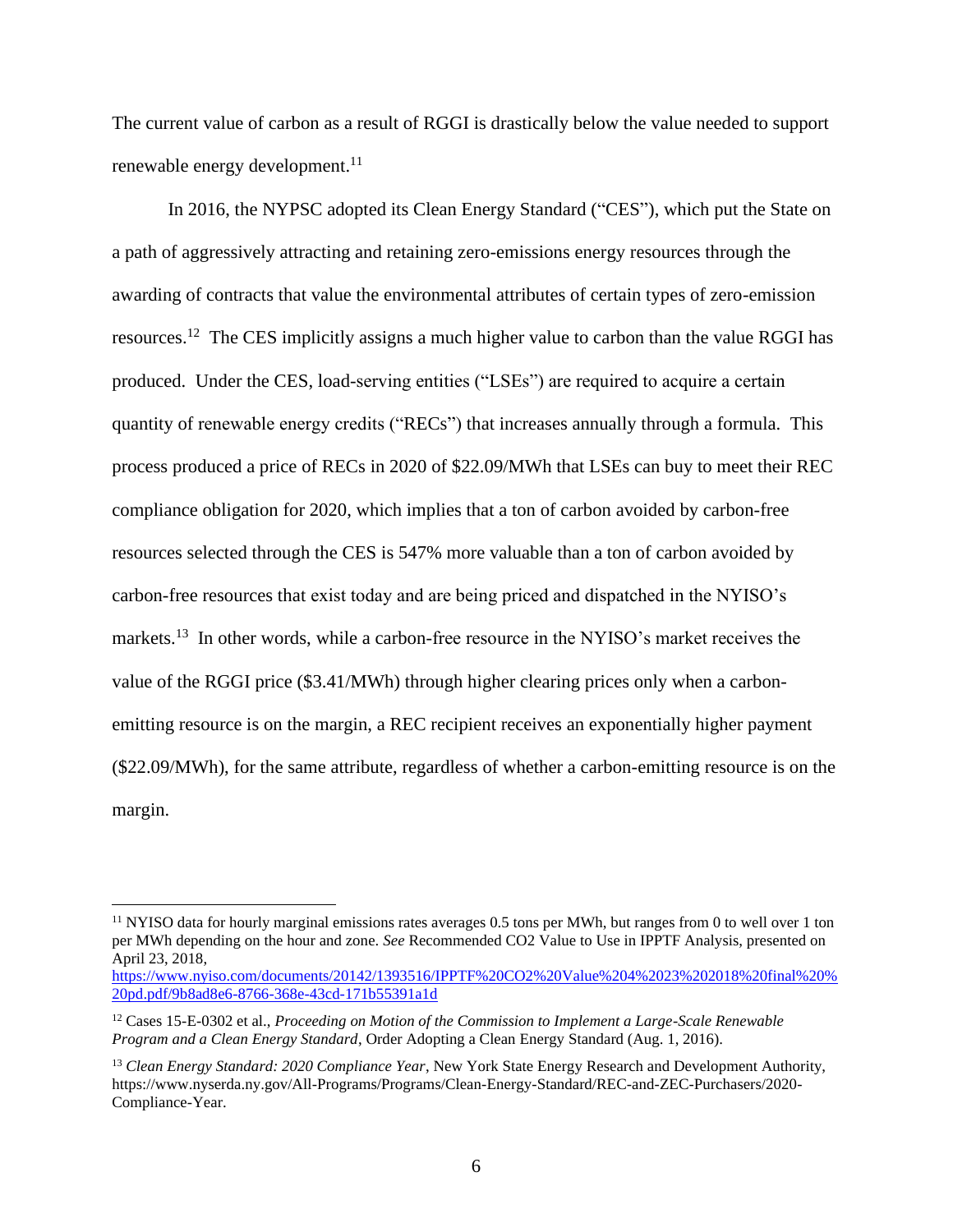With the State incenting the retention of existing and attraction of new resources based on a value of carbon that is significantly higher than the value currently being reflected in the wholesale energy market clearing prices, and doing so at a scale that will affect a substantial portion of New York's energy supply, its efforts effectively replace competitive entry and subvert the signals provided by the Commission-approved wholesale market that are necessary to maintain needed existing and construction of new resources to meet reliability and system needs at just and reasonable prices.

There can be no doubt that a market-based approach that provides a single, nation-wide carbon price applied to all carbon emitting resources internalized in wholesale energy prices across the country would reduce carbon emissions and provide incentives for investors to make improvements that reduce their carbon emissions per MWh below their historical emissions. Such an approach may not be practical at this time, however, given the aggressive timelines set forth in the CLCPA to combat climate change. While a nation-wide construct remains pending, IPPNY supports incorporation into the NYISO's market of a single, New York State determined carbon price to support the State's public policy of valuing carbon emissions in a manner that is efficient, cost effective, and non-discriminatory, and would harmonize the NYISO's market construct with the State's goals. The NYISO energy market already incorporates market participants' regulatory compliance costs for Nitrogen Oxides, Sulfur Dioxide, and RGGI allowances into their marginal cost of energy production, providing some relative benefit to low or zero-emissions energy sources. Building on that general template, as discussed at the Commission's carbon pricing technical conference, the NYISO has developed a comprehensive market design and associated tariff amendments that would internalize the value

7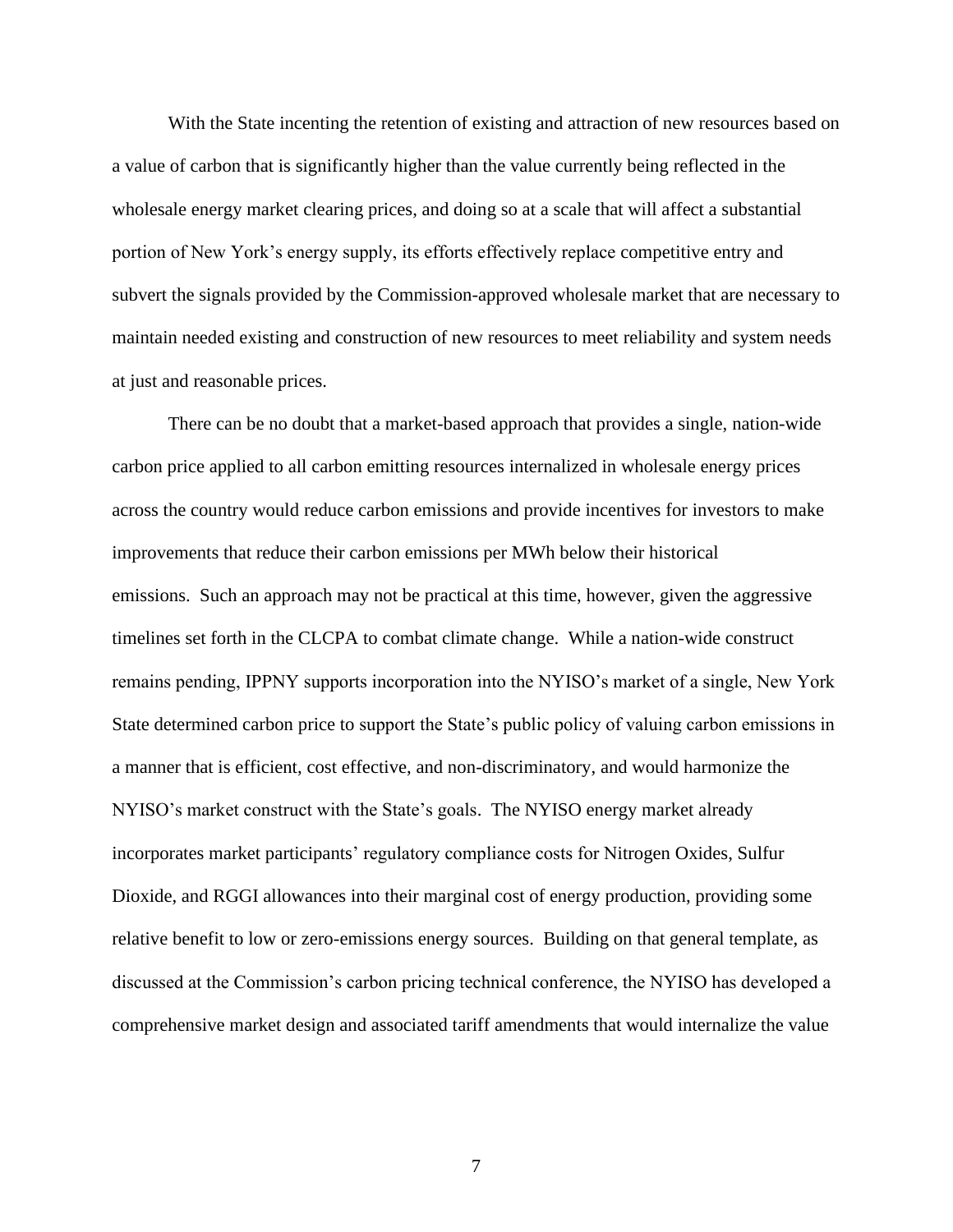of carbon emission reductions in wholesale energy prices.<sup>14</sup> The NYISO's carbon-adder approach will produce price signals that are reflective of resources' relative emissions profiles and creates an efficient means for producers and consumers to factor environmental impacts into economic decision-making in ways that spur innovation and reward the most cost effective means of decarbonizing the grid while maintaining electric system reliability and working in harmony with the least-cost dispatch principles that are critical to the operation of the wholesale competitive electricity markets.

If the full cost of carbon, as determined by the State, were to be incorporated into NYISO commitment and dispatch signals, it would provide a more effective representation of the carbon impact of different resources based upon the actual benefits of their location and generation profile. There would also be savings to consumers state-wide from a reduction in the expected costs of Zero Emissions Credit ("ZEC") payments to the State's nuclear energy facilities, which could be phased-out while allowing nuclear units to remain economic because incorporating the full cost of carbon into the NYISO's dispatch logic, if done correctly, should reduce the ZEC price over time to zero under the NYPSC's tranche-based formula for calculating ZEC payments.<sup>15</sup>

The inclusion of an efficiently set value of carbon applied on an equal basis to all resources would send signals regarding the benefits of replacing less efficient carbon-emitting resources with more efficient resources, thereby contributing to the State's clean energy goals. This would reduce the net cost of new entry for efficient units, such as combined cycle facilities, by increasing the energy market revenue available to such units, and would likely

<sup>14</sup> Docket No. AD20-14-000, *supra*, Opening Remarks of Richard J. Dewey on Behalf of the New York Independent System Operator, Inc. (Oct. 5, 2020), at 4.

<sup>15</sup> *See generally* Case 15-E-0302, *supra*, Order Adopting a Clean Energy Standard (Aug. 1, 2016), at 19–20.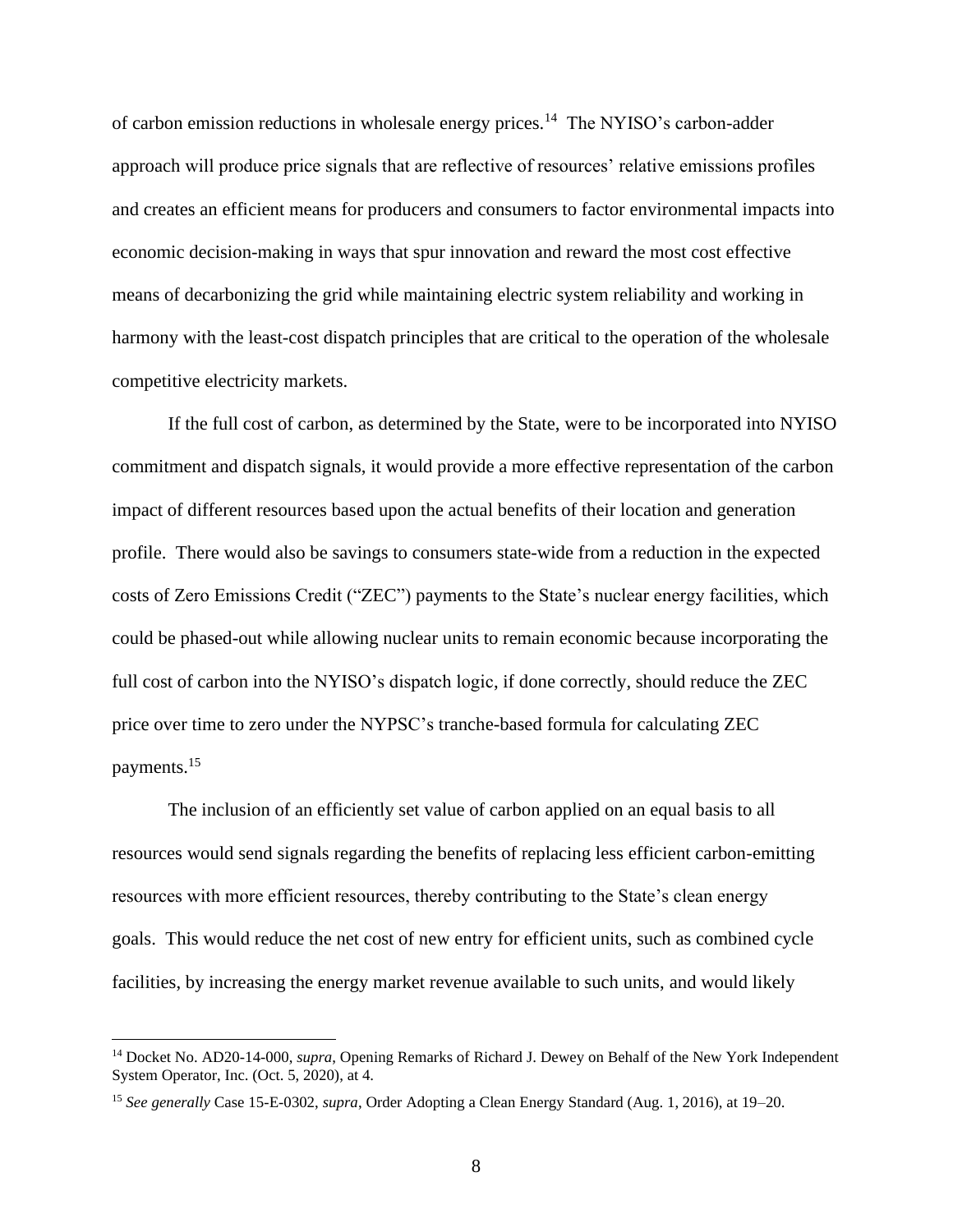hasten the retirement of older and higher carbon-emitting resources to be replaced with newer, state-of-the-art, efficient resources.

Thus, carbon pricing is, by far, the most expedient, efficient, and non-discriminatory path to alleviating the tension between the competitive wholesale market and State public policy goals. For this reason, IPPNY continues to support the implementation of a carbon pricing program in the NYISO markets as soon as possible.

Respectfully submitted,

*David B. Johnson* David B. Johnson Read and Laniado, LLP Counsel for Independent Power Producers of New York, Inc. 25 Eagle Street Albany, New York 12207 Telephone: 518-465-9313 DBJ@readlaniado.com

Dated: November 18, 2020